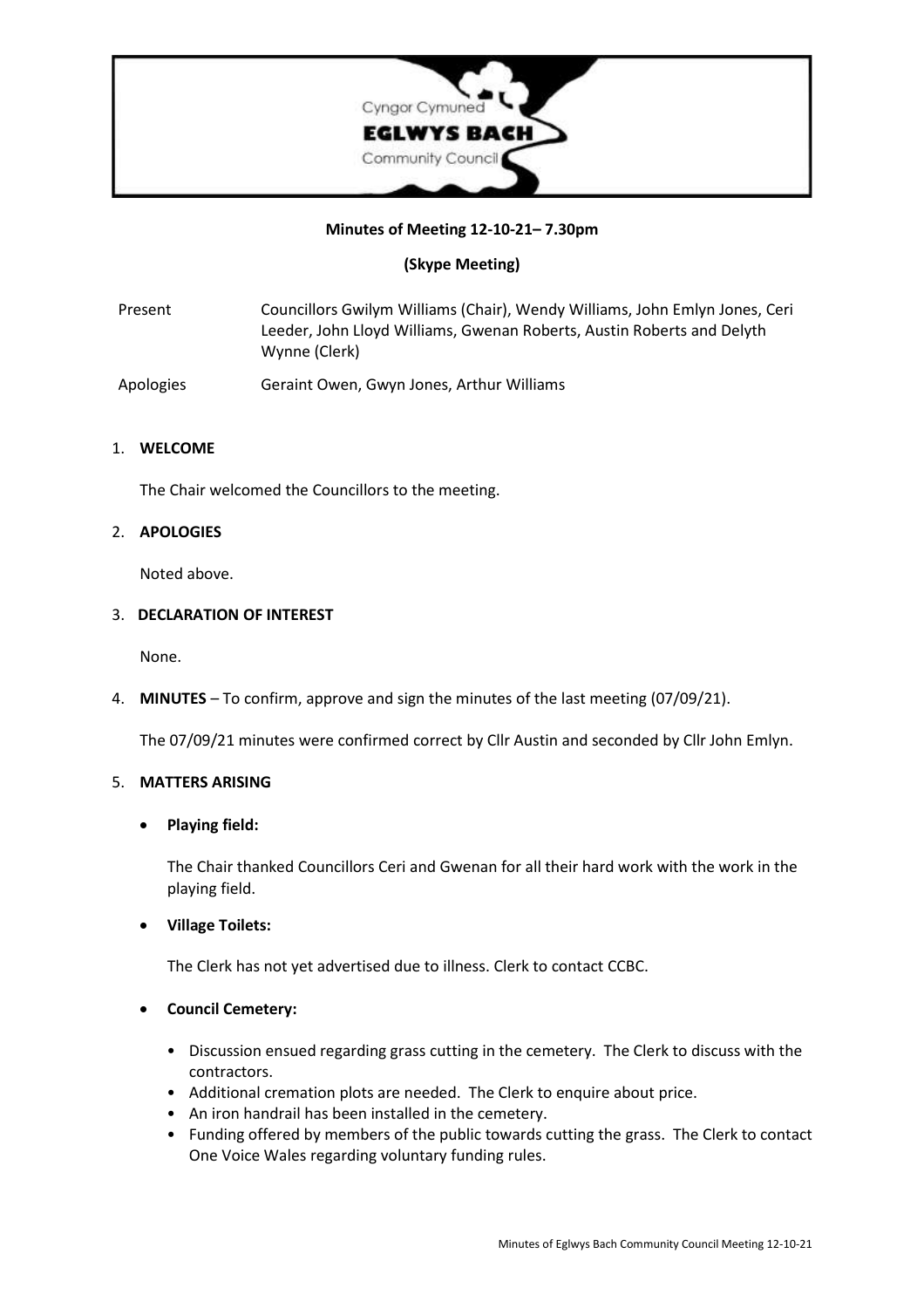

## • **Village Information Board:**

- Cllr Wendy has been to look at the information board and cleaned it. The map itself is ok. The frame has decayed in some areas and the post has rotted one side. Cllr Gwilym to have a look at the frame and post.
- The trees behind the information board need to be cut slightly. Cllr Austin to look at the trees.

## • **Village CoffiStop:**

Letter received from the village CoffiStop requesting a small grant of £50 for general expenses. Matter was discussed by the Councillors but it was felt that there was no need for a grant at the present time. The Clerk to sent a letter of thanks to the organisers.

## • **Dog Fouling Bins:**

A resident has requested dog bins in two locations as a lot of dog bags have been dropped at these locations. Cllr Wendy said she had not seen any dog bags on Ffordd Gyffylog.

Cllr Austin has asked CCBC for more dog bins but has been refused each time. There is a cost for the bin and it's collection. Also severe lack of litter bins in the Eglwys Bach vicinity but same response.

# • **Village Flag:**

Cllr Austin has spoken to Paul, everything ok with arrangements over the Winter months.

## • **Community Skip:**

Skip booked for Tuesday 02/11/21.

## • **20/21 Audit:**

No update.

## 6. **PLANNING**

## • **Reference: 0/48858**

Applicant: Mr and Mrs Swinnerton Proposal: Proposed balcony and Replacement sunroom extension with terrace to residential dwelling

Location: Plas Iwrwg Plas Iwrwg Road Maenan Llanrwst LL26 0YN

Closing date: 08/10/21

No comment.

• **Reference: 0/48877**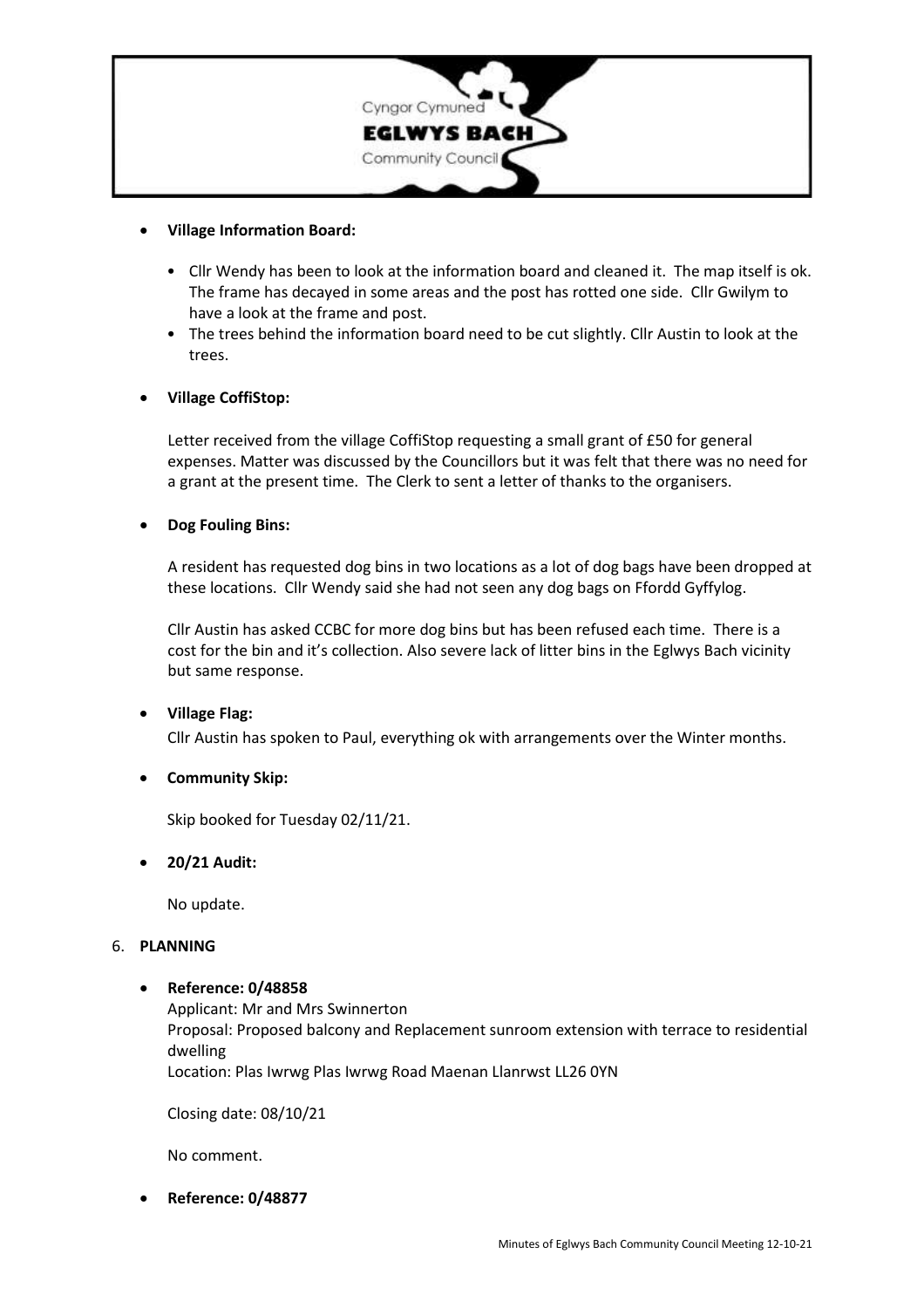

Applicant: Mrs Anne Ffowcs-Williams Proposal: Extension to dwelling Location: Ty Uchaf Ffordd Ty Uchaf Graig Eglwysbach LL28 5RL

Closing date: 30/09/21

No comment.

# • **Reference: 0/48889** Applicant: Mr Phil Holland Proposal: Construction of Single Storey Conservatory extension to rear of property Location: Ithelfryn Ffordd Ty Gwyn Eglwysbach LL28 5RN

Closing date: 01/10/21

No comment.

## 7. **FINANCIAL REPORT**

Current - £7,345.88 (need to pay £720.00 to Carwyn and £60.00 to Iona Williams) Burial - £1,527.70 Deposit - £2,078.31

## **Online payments:**

**Current:**

- Delyth Wynne (Clerk) £200.00
- Ceri Leeder (Playing Field) £20.00

## **Burial:**

- Gerallt Evans Metalcraft Ltd £912.00
- Carwyn Hughes, Pen Bryn £408.00

## 8. **CORRESPONDENCE**

- **E-Mail: CCBC – Cartrefi Conwy - New Independent Me Service:** Noted for information. Cllr Ceri to advertise on Council Facebook page.
- **E-Mail: CCBC – Older People's Commissioner for Wales - Engagement Sessions – Reconnecting with our Communities:** Noted for information. Cllr Ceri to share with CoffiStop.
- **E-Mail: Clear-Village - Mobile Fablab Project:** Noted for information. Cllr Ceri to look into the project.
- **E-Mail: CCBC - Internet Security workshops:** Noted for information. Cllr Ceri to advertise on Council Facebook page.
- **E-Mail: One Voice Wales - National Lottery Webinar:**